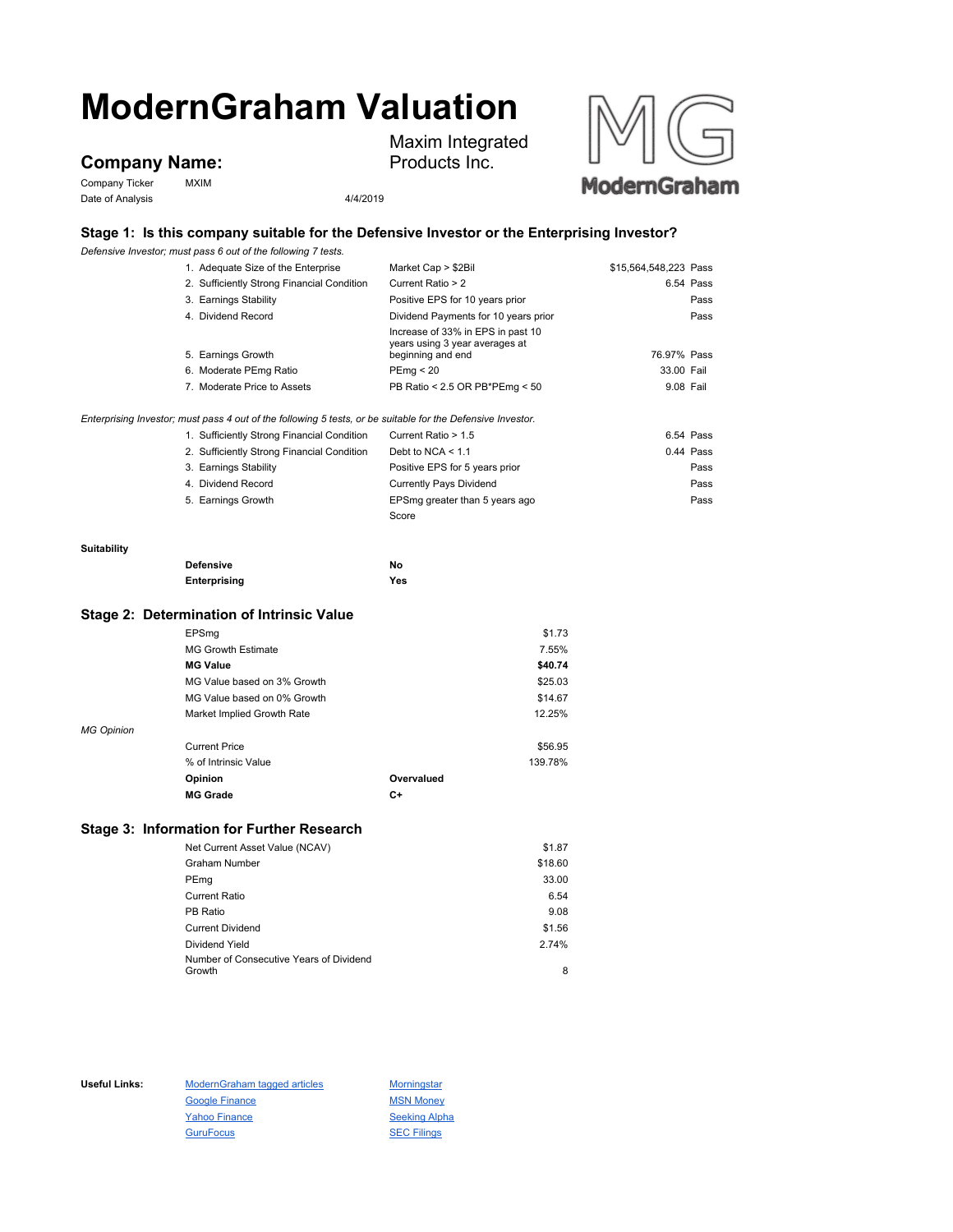| <b>EPS History</b> |        | <b>EPSmg History</b>                 |                 |
|--------------------|--------|--------------------------------------|-----------------|
| Next Fiscal Year   |        |                                      |                 |
| Estimate           |        | \$2.22 Next Fiscal Year Estimate     | \$1.73          |
| Jun2018            | \$1.64 | Jun2018                              | \$1.41          |
| Jun2017            | \$1.98 | Jun2017                              | \$1.28          |
| Jun2016            | \$0.79 | Jun2016                              | \$0.99          |
| Jun2015            | \$0.71 | Jun2015                              | \$1.15          |
| Jun2014            | \$1.23 | Jun2014                              | \$1.31          |
| Jun2013            | \$1.52 | Jun2013                              | \$1.23          |
| Jun2012            | \$1.29 | Jun2012                              | \$1.01          |
| Jun2011            | \$1.61 | Jun2011                              | \$0.84          |
| Jun2010            | \$0.40 | Jun2010                              | \$0.53          |
| Jun2009            | \$0.03 | Jun2009                              | \$0.69          |
| Jun2008            | \$0.98 | Jun2008                              | \$1.03          |
| <b>Jun2007</b>     | \$0.87 | Jun2007                              | \$1.03          |
| Jun2006            | \$1.14 | Jun2006                              | \$1.06          |
| Jun2005            | \$1.35 | Jun2005                              | \$0.98          |
| Jun2004            | \$0.88 | Jun2004                              | \$0.82          |
| Jun2003            | \$0.70 | Jun2003                              | \$0.80          |
| Jun2002            |        | \$0.73 Balance Sheet Information     | 12/1/2018       |
| Jun2001            |        | \$0.93 Total Current Assets          | \$2,657,918,000 |
| Jun2000            |        | \$1.04 Total Current Liabilities     | \$406,480,000   |
| <b>Jun1999</b>     |        | \$0.64 Long-Term Debt                | \$991,866,000   |
|                    |        | <b>Total Assets</b>                  | \$3,888,927,000 |
|                    |        | <b>Intangible Assets</b>             | \$599,412,000   |
|                    |        | <b>Total Liabilities</b>             | \$2,133,513,000 |
|                    |        | Shares Outstanding (Diluted Average) | 280,008,000     |